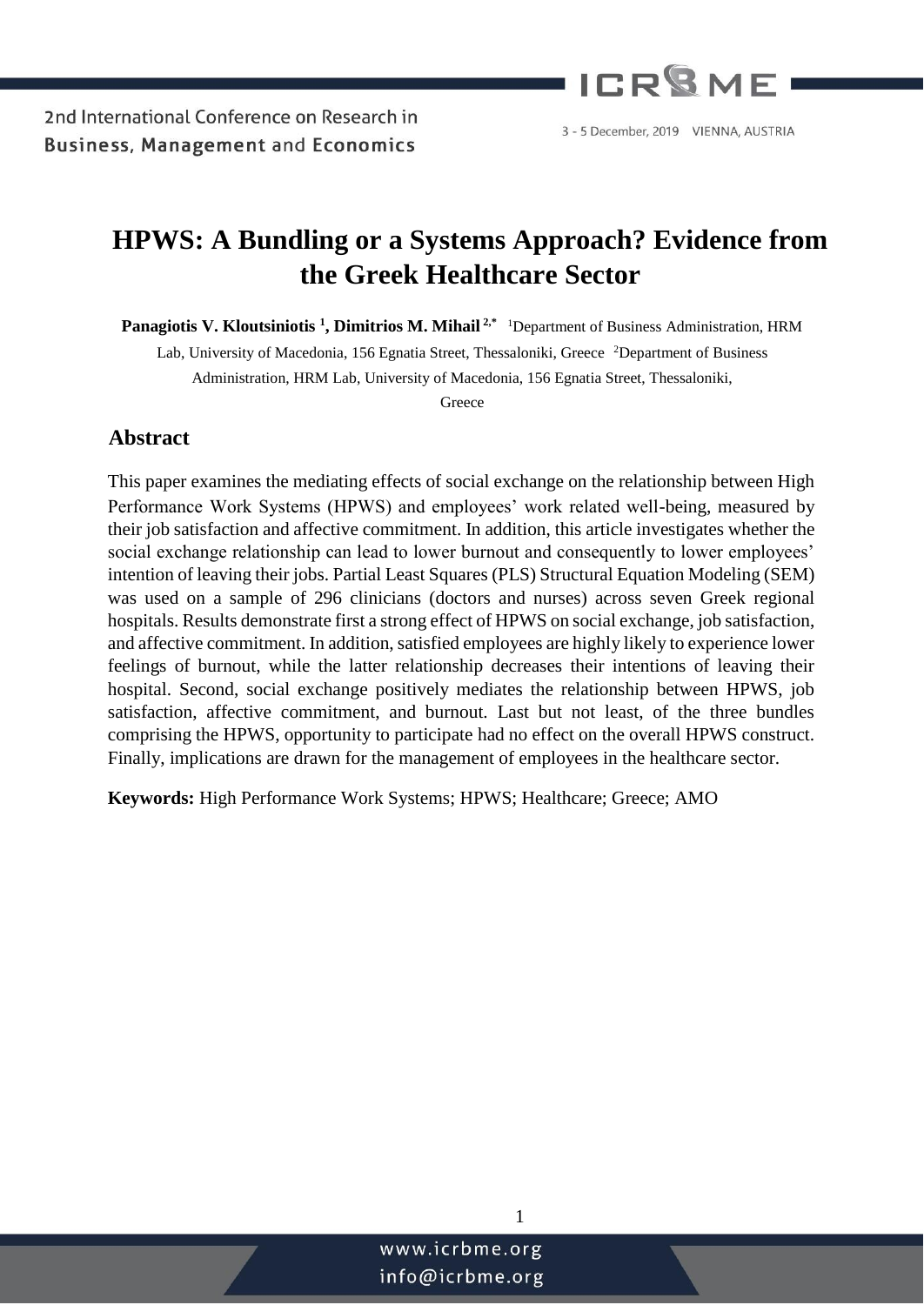

#### 3 - 5 December, 2019 VIENNA, AUSTRIA

## **1. Introduction**

During the past 20 years, there has been a vast amount of research linking High Performance Work Systems (HPWS) with increased productivity, and organizational performance (e.g., Huselid, 1995; Messersmith and Guthrie, 2010). To date, there has been an impressive body of empirical studies linking HPWS with various firm-level performance outcomes (e.g., Combs et al., 2006), such as increased productivity, and reduced turnover (e.g., Arthur, 1992; Huselid, 1995) in the US manufacturing sector, while other empirical studies have demonstrated similar results focusing on different industries and regions (e.g., Messersmith & Guthrie, 2010). Specifically, for the healthcare sector, there is mounting evidence relating aspects of HPWS and improved patient outcomes in numerous healthcare studies (e.g., Bartram et al., 2012; Harley et al., 2007; Young et al., 2010; Fan et al., 2014; Ang et al., 2013; Zhang et al., 2013).

 Based on the preceding discussion, and taking into consideration the calls for more employee-centered research in examining the HR practices and underlying work processes (van de Voorde and Beijer, 2015, p. 62), in this study we shift our focus to the Greek healthcare context. Specifically, based on the social exchange theory, and using a sample of 296 clinicians (doctors and nurses) across seven Greek regional hospitals, we examine whether the social exchange nature of the employer and employee relationship can mediate employees' work related well-being, measured by their job satisfaction and affective commitment. In addition, we also investigate whether the social exchange relationship can lead to lower employees' burnout resulting consequently in employees' lower intention of leaving their hospital.

 Moreover, taking a look at the HRM literature, the vast majority of researchers calculated HPWS as a unitary index by following a subscale aggregation approach (e.g. Zacharatos et al., 2005), which represents the overall HRM system. However, Jiang et al. (2012) challenged this approach based on the argument that different types of HR practices influence important outcomes through different paths, and proposed the HPWS categorization into several subdimensions. As a result, and drawing on the (AMO) framework (Appelbaum et al., 2000), an additional goal of this study is to decompose HPWS into three bundles of practices, namely abilities, motivation, and opportunities. Thus, although this study focuses on the overall contribution of HPWS as a system, the method of analysis followed in this study provides us with the opportunity to examine – additionally – the heterogeneous effects of bundles of HRM practices on the proposed relationships.

### **2. Theory and Conceptual Framework**

#### **2.1. High Performance Work Systems (HPWS)**

The basic concept behind these systems is that organizational performance does not stem from the HR practices themselves but rather from the contribution that these HR practices make regarding employees' attitudes and behaviors, which in turn serve as mediators in the HPWS organizational performance relationship (Takeuchi et al., 2007, p. 1069). However, a significant limitation concerns the fact there are considerably fewer studies that examine the positive effects of HPWS specifically on employees' job attitudes and outcomes (e.g., Appelbaum et al., 2000).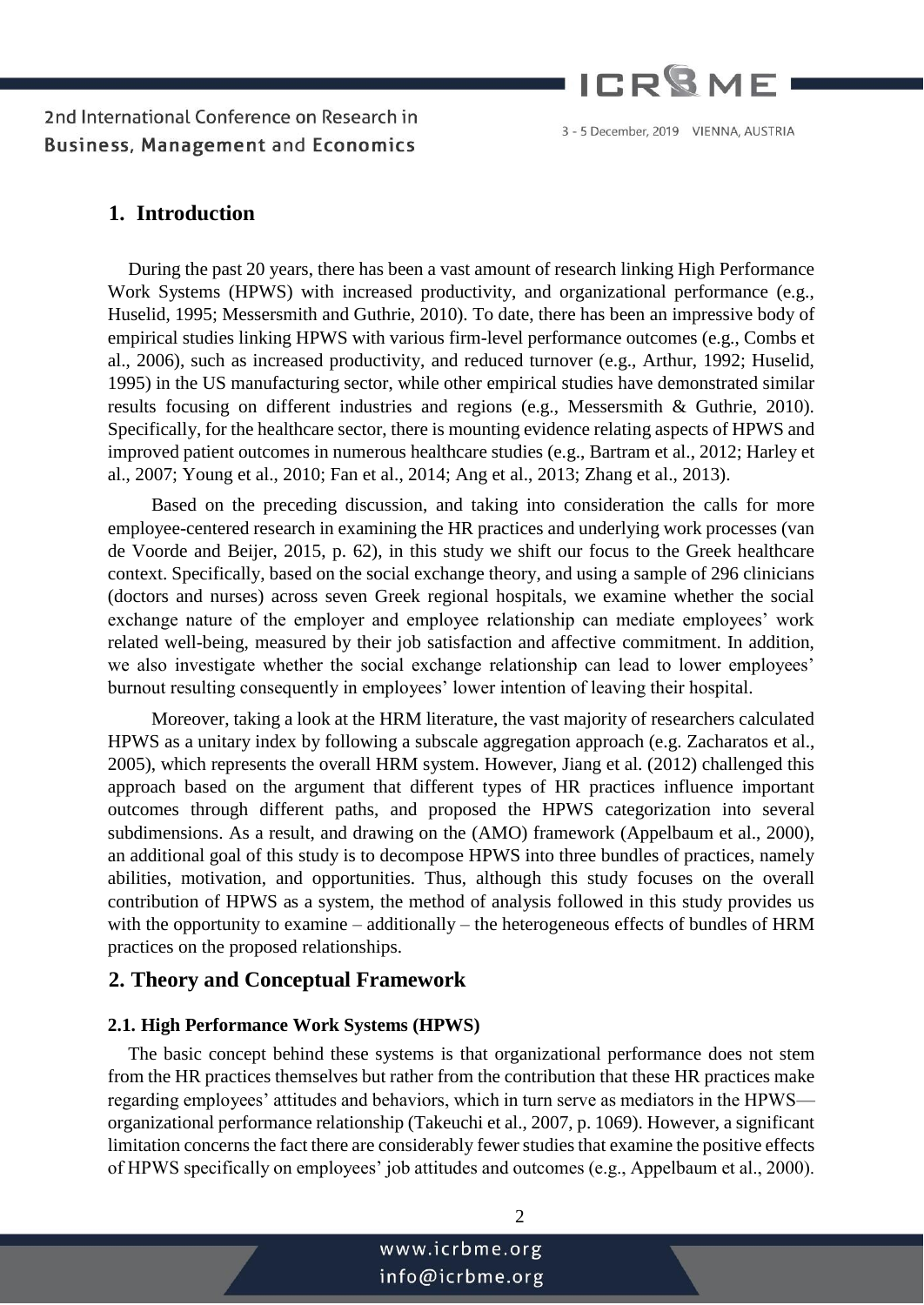

3 - 5 December, 2019 VIENNA, AUSTRIA

Thus, many researchers call for more employee-centered research, in order to restore the effects of HRM on employee outcomes to a central position of HPWS studies, and to focus on the processes that help to explain how HPWS influences healthrelated outcomes (Van De Voorde and Beijer, 2015, p. 62).

 Overall, and taking into consideration the previous studies' arguments suggesting that the relationships between HPWS and employee well-being are neither direct nor unconditional, and can be moderated and/or mediated by other variables (Zhang et al., 2013, p. 3199), in this study we introduce and explore the social exchange perception as mediator between HPWS and employee outcomes in the Greek healthcare context, since exchange plays a central role in employment relationships (Shore et al., 2006, p. 837).

#### **2.2. Job satisfaction**

Job satisfaction lies at the heart of the HPWS approach. Indeed, it has been argued that discretionary effort is one of the keys to understanding the links between HR practices and organizational performance (CIPD/EEF, 2003, p. 15), which depends on improvements in job satisfaction, organizational commitment, and motivation. This argument is aligned with the AMO framework (Appelbaum et al., 2000), which supports the fact that HPWS will create highly-skilled, engaged and empowered workers who feel valued and enjoy higher job satisfaction. Overall, there is mounting evidence across the HRM literature supporting the positive relationship between HPWS and employee attitudes and behavior, such as job satisfaction, across different industries (e.g., Garcia-Chas et al., 2014) including the healthcare sector (e.g., Chuang et al., 2011; Harley et al., 2007; Young et al., 2010). Hence, and taking these arguments into consideration we formulate the following hypothesis.

*Hypothesis 1*: Employees' perceptions of the existence of HPWS in the Greek healthcare context will be positively associated with their job satisfaction.

#### **2.3. Affective commitment**

 In this study we examine the affective commitment component of organizational commitment since employees' work experiences have been identified as the most influential antecedents of affective commitment by satisfying their needs (Meyer and Allen, 1991, p. 70). Indeed, HPWS engages employees through involvement in participative decision-making and extensive training, thus influencing, their affective commitment (Pfeffer, 1998), a finding also supported by the Ang et al. (2013) study. Moreover, career planning and advancement provide growth opportunities for employees and represent the organization's care for and long-term commitment to their future (Gong et al., 2010, p. 126). Overall, affective commitment motivates employees to exert considerable efforts on behalf of the organization, to align with the organization's goals and finally to express a strong desire to maintain membership in the organization (Gong et al., 2010, p. 126). Hence, and taking these arguments into consideration, we formulate the following hypothesis.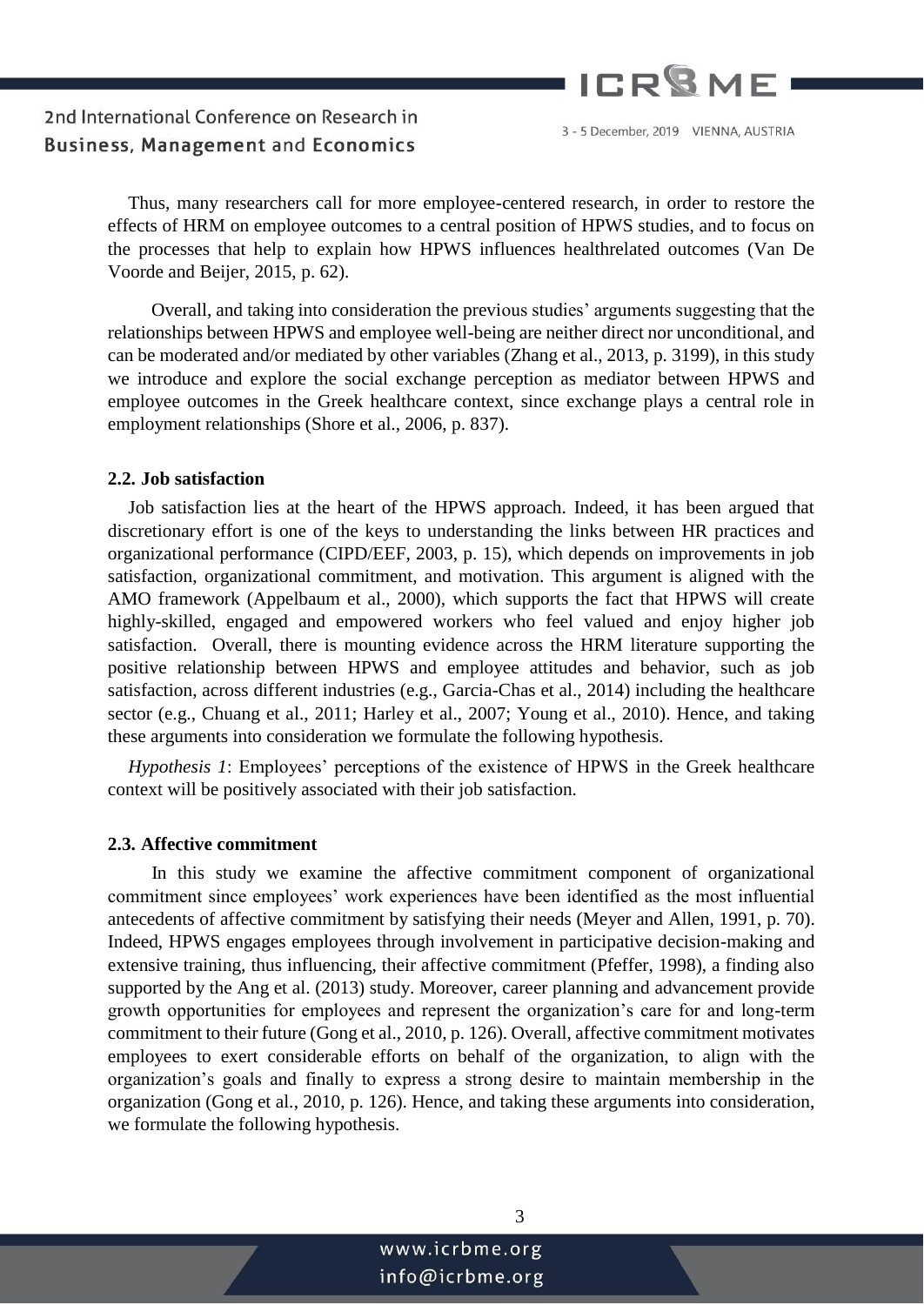

*Hypothesis 2*: Employees' perceptions of the existence of HPWS in the Greek healthcare context will be positively associated with their affective commitment.

#### **2.4. The Social exchange theory**

According to the social exchange theory (Blau, 1964), employers and employees develop an exchange relationship. In general, one contributes to the interest of the other and expects a return at a future time, while it is believed that those receiving a service will develop a sense of obligation to reciprocate. Overall, if an organization provides substantial inducements to employees, then they will possibly feel the need to reciprocate with positive job attitudes and behaviors towards that employer (Zhang et al., 2013, pp. 3199-3200).

 Moreover, it has been argued that employees form perceptions about their organization's intentions from its HR policies and practices, which serve as the mechanism that employees use to define the psychological meaning of their work situation (Wei et al.,

2010, p. 1635). Indeed, HPWS convey messages from the organization to its employees that they are highly valued for their skills and knowledge by the organization, while the latter is willing to commit itself to employees' welfare. As a consequence, employees develop positive work-related attitudes by (and towards) their organizational environments (Wei et al., 2010, pp. 1635-1636). Hence, and based on this analysis, there is an incentive for the employees to remain with the organization and perform at a high level (Takeuchi et al., 2007, p. 1071). Thus, we propose the following hypothesis:

*Hypothesis 3*: HPWS will be positively and directly related to social exchange.

Nonetheless, the argument that HPWS impact employees' attitudes and behaviors through the social exchange mechanism has not been empirically examined, although some studies have used the social exchange theory as their theoretical framework (e.g., Gong et al., 2010; Wei et al., 2010). Specifically, for the healthcare sector, Fan et al. (2014, p. 944) suggested that based on the social exchange theory employees may interpret HPWS as a sign that they are valued and respected by the organization. Thus, showing loyalty to the organization is one way for employees to reciprocate the positive treatment they receive from the organization (Bartram et al., 2012, p. 1575). Thus, we formulate the following hypotheses.

*Hypothesis 4*: The social exchange perception will mediate the relationship between HPWS and employees' job satisfaction in the Greek healthcare context.

*Hypothesis 5*: The social exchange perception will mediate the relationship between HPWS and employees' affective commitment in the Greek healthcare context.

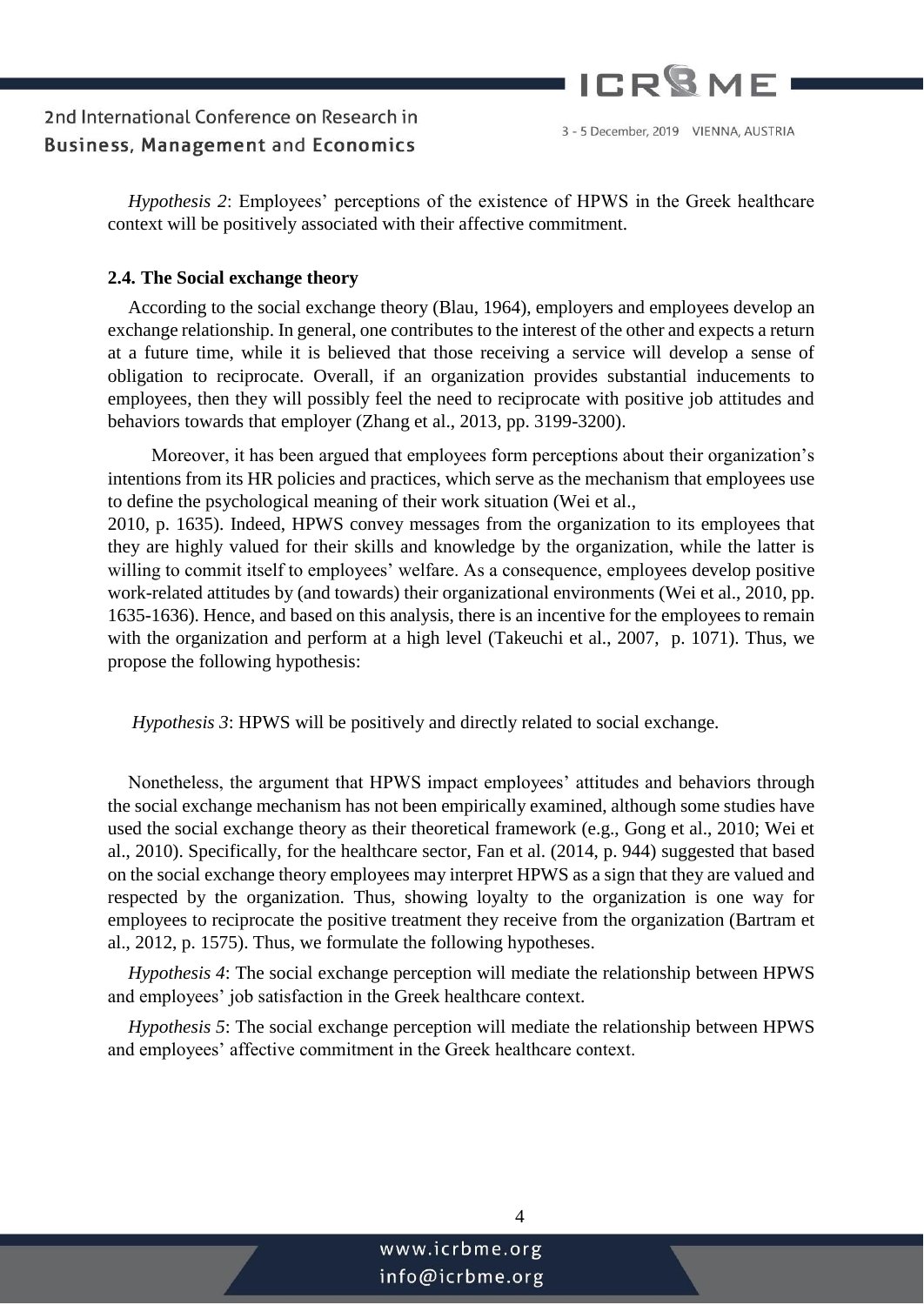

#### 3 - 5 December, 2019 VIENNA, AUSTRIA

#### **2.5. Burnout—Emotional exhaustion and disengagement from work**

Burnout is a psychological syndrome that involves losing concern for the people with whom one is working and is commonly associated with workers in 'caring' professions (Maslach, 1982). Although burnout has been linked to several negative organizational outcomes, there has been little research exploring how to reduce burnout through appropriate HRM strategies (Fan et al., 2014; Zhang et al., 2013). To our knowledge, only a few studies focused on the relationship between HPWS and burnout in the healthcare sector, suggesting that HPWS has the potential to decrease burnout (Bartram et al., 2012; Fan et al., 2014) since it leads to mutually beneficial outcomes for both employers and employees (Harley et al., 2007). The main conclusion of these studies is that HPWS could decrease employees' feelings of burnout through greater engagement (e.g., Ang et al., 2013) and / or lower emotional exhaustion (Zhang et al., 2013), which comprise the two main dimensions of burnout.

 Thus, taking into consideration that satisfied employees are less likely to experience feelings of burnout, and based on the social exchange relationship along with the positive job attitudes and behaviors it generates, we formulate the following hypotheses.

*Hypothesis 6*: Satisfied employees will experience diminished feelings of burnout in the Greek healthcare context.

*Hypothesis 7*: Employees' social exchange perception will mediate the relationship between HPWS and employees' burnout in the Greek healthcare context.

#### **2.6. Intention to leave**

There is an extensive body of literature suggesting a negative association between HPWS and intention to leave or turnover intentions. The logic behind this argument is that HPWS practices, such as improving employee participation and extensive training, are often associated with humanizing work. Hence, when employees perceive that these practices are implemented, they are less likely to seek alternate employment (Ang et al., 2013, p. 3109). In line with this argument and, as we have analyzed in the previous section, one significant contribution of HPWS is the positive direct effect on employees' job satisfaction. As can be assumed, satisfied employees are less likely to leave their jobs. Indeed, job satisfaction has been regarded as an important antecedent in reducing employees' intention to leave (e.g., Chen et al., 2011). In addition, it has been reported that job satisfaction mediates the relationship between HPWS and intention to leave (Garcia – Chas et al., 2014), while empirical findings indicate that job satisfaction can be a significant predictor of nursing absenteeism, turnover and intentions to quit (Lu et al., 2005). Specifically, for the healthcare sector, low job satisfaction is regarded as a major cause of turnover among health care providers (e.g., Ang et al., 2013). Hence, we propose the following hypothesis.

*Hypothesis 8*: Job satisfaction will mediate the relationship between HPWS and employees' intention of leaving their hospital in the Greek healthcare context.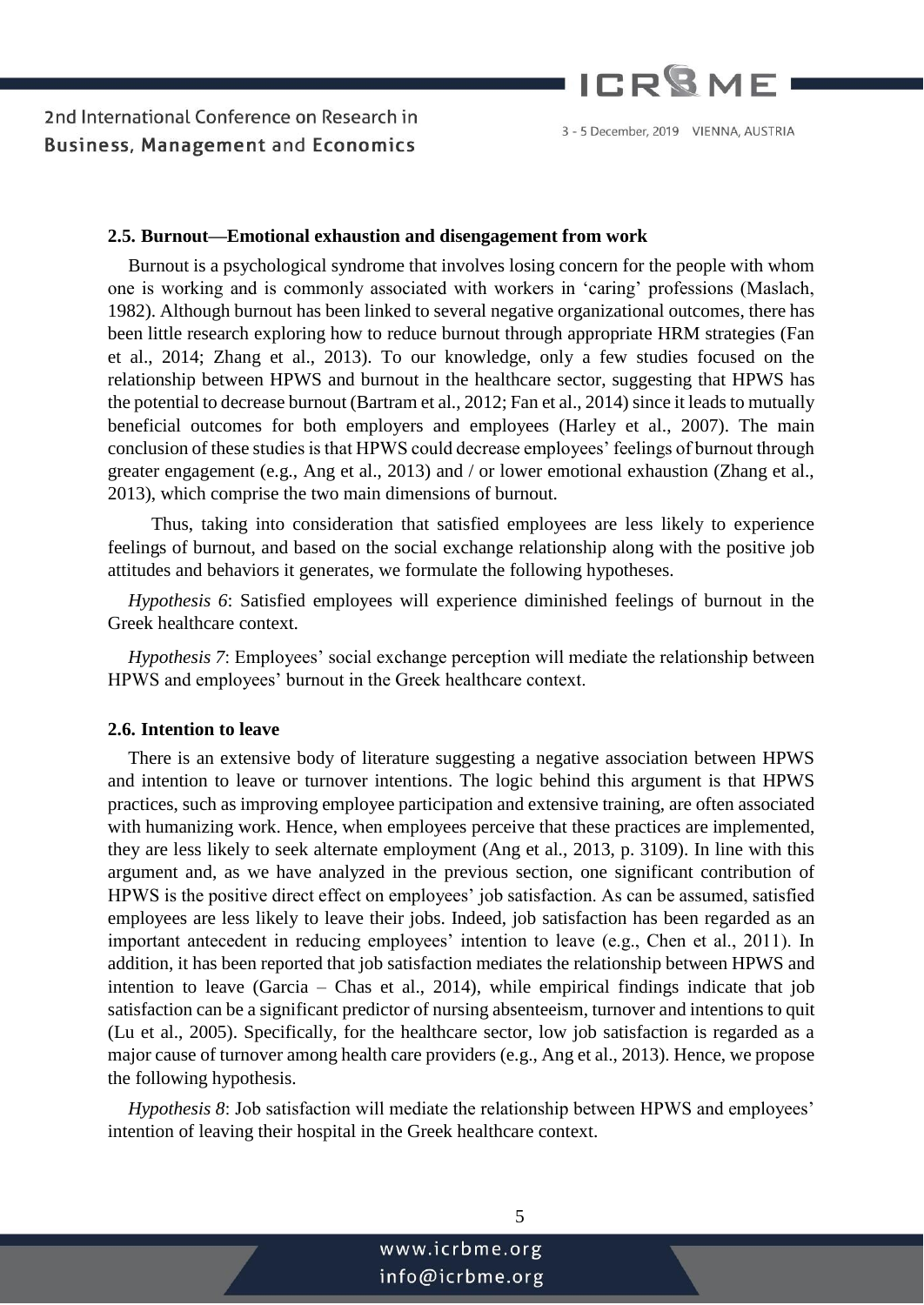

3 - 5 December, 2019 VIENNA, AUSTRIA

In addition, researchers have suggested a negative association between employees' burnout and intention to leave, especially in the healthcare context (e.g., Bartram et al., 2012; Ang et al., 2013). Overall, and as has been argued by Schaufeli and Bakker (2004), engaged employees are less likely to leave their jobs. Hence, we expect that HRM practices focused on enhancing employees' engagement, such as HPWS, will reduce burnout and ultimately employees' intention of leaving their hospital.

*Hypothesis 9*: Employees' feelings of burnout will be negatively related to their intentions of leaving their hospital in the Greek healthcare context.

## **3. Method**

#### **3.1. Sample and procedure**

For the purposes of our research, we developed both a handwritten and an on-line questionnaire. We surveyed clinicians' (doctors, and nurses) responses in seven (five private and two public) regional hospitals, located in Athens and Thessaloniki, Greece. Overall, the survey was sent to 741 employees in the seven hospitals, in spring 2014. We received 296 usable responses, a response rate of 40%. Our sample is comprised of 177 doctors and 119 nurses. About 71% of the doctors were male while 83% of the nurses were female. The average age of respondents was 44. In addition, 55% of employees held a bachelor's degree, while 41% held postgraduate qualifications. Finally, 71% of the respondents were working full-time, 18% parttime, and an additional 11% were working under a short-term employment contract.

### **4. Measures**

All survey items, were measured using a five point Likert-type scale ranging from  $1 =$ strongly disagree, to  $5 =$  strongly agree.

#### **4.1.High-performance work systems (HPWS)**

For this study, the HRM practices constituting the HPWS construct were classified into three bundles (see Appelbaum et al., 2000) that include Abilities (Recruitment and selection; Training and development;  $\alpha = 0.815$ ), Motivation (Employment security; Performance management;  $\alpha$ = 0.856), and Opportunities (Participation in decision making; Job clarity; Employee autonomy;  $\alpha$  = 0.848). With regard to the items that were used to measure the relevant HR practices that formed the three bundles, all were adapted from established scales or existing measures of HR systems (Ang et al., 2013; Delery and Doty, 1996; Zacharatos et al., 2005). Overall, 31 items were used, encompassing seven sub-scales / HR practices. The Cronbach's alpha for the singleindex HPWS measure was 0.915.

#### **4.2. Job satisfaction**

Job satisfaction was measured by using three items developed by Seashore et al. (1983). The Cronbach's alpha for the single index measure was 0.643.

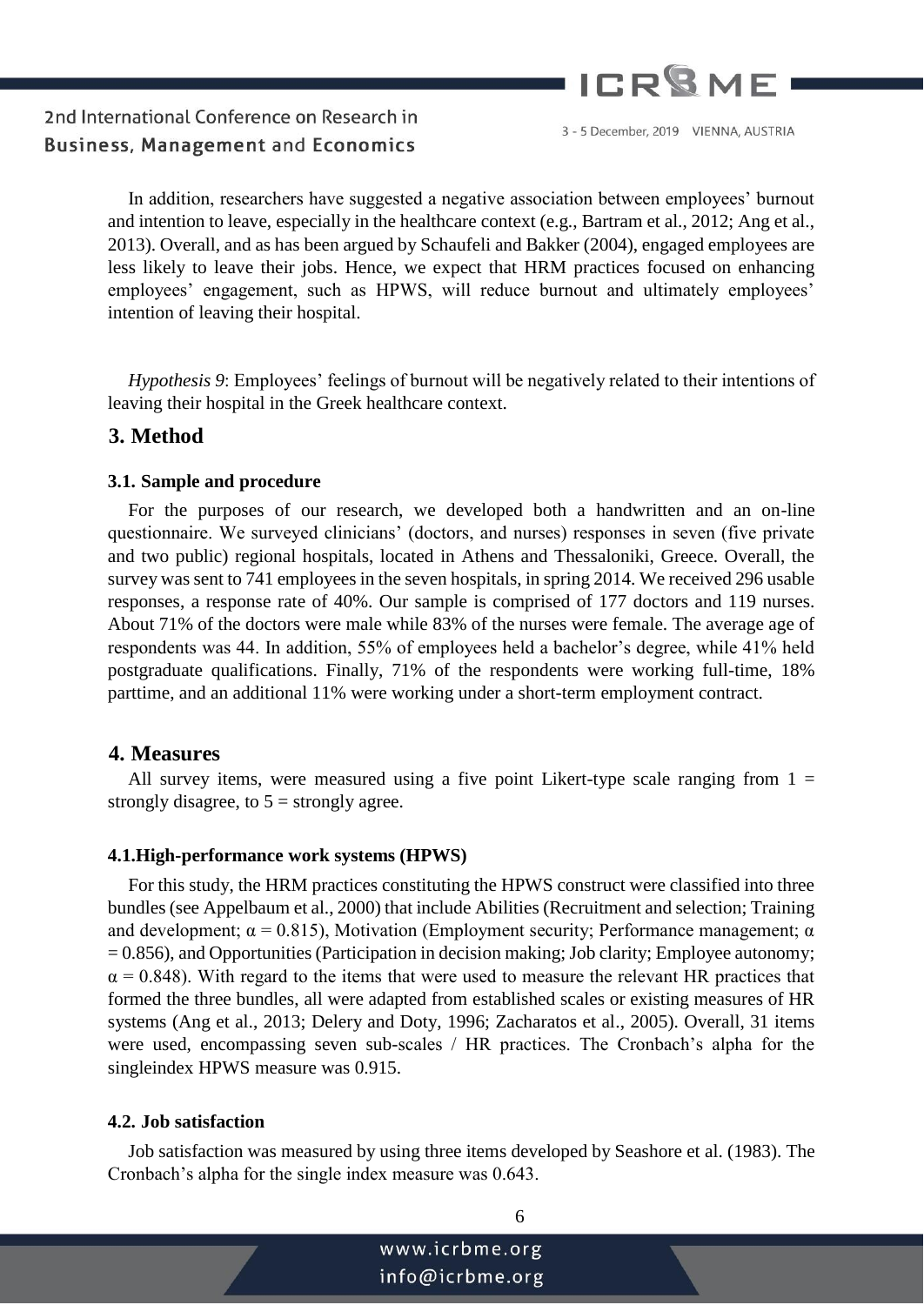

3 - 5 December, 2019 VIENNA, AUSTRIA

## 2nd International Conference on Research in **Business, Management and Economics**

# **4.3. Affective commitment**

Affective commitment was measured with a seven-item scale developed by Allen and Meyer (1990), in combination with Ang et al. (2013) additional item on 'I would recommend this health service to my family'. The Cronbach's alpha for the single index measure was 0.865.

#### **4.4. Social exchange**

The perceived nature of social exchange between employers and employees was measured with a six-item scale developed by Shore et al. (2006), loaded into a single factor. The Cronbach's alpha for the single index measure was 0.838.

#### **4.5. Burnout**

Burnout was measured by using the Oldenburg Burnout Inventory (OLBI) comprised of *emotional exhaustion* and *disengagement from work* (Demerouti et al., 2010, pp. 210-211). A separate component analysis with a cutoff value of 0.50 was used to indicate satisfactory loading. *Emotional exhaustion* was measured by using four items, loaded into a single factor. The Cronbach's alpha for the single-index measure was 0.755. Similarly, *disengagement from work* was measured by using four items, loaded into a single factor. The Cronbach's alpha for the single-index measure was 0.676.

#### **4.6. Intention to leave**

Intention to leave was measured with a three-item measure used by Ang et al. (2013). The Cronbach's alpha for the single index measure was 0.887.

**4.7. Common Method Bias** To minimize the presence of Common Method Variance (CMV) we used Harman's singlefactor test. Since this single factor did not explain the majority of the variance in the variables, common method bias is not likely to be an issue in our analysis.

#### **4.8. Statistical Model**

SPSS v. 22 was used to conduct descriptive statistical analysis and exploratory factor analysis. We tested our hypotheses by means of Partial Least Squares (PLS) Structural Equation Modeling (SEM) using the SmartPLS 3.1 software (Ringle et al., 2014). In our structural model, HPWS and Burnout were estimated in two stages Hierarchical Component Measurement (HCM) models, Following Hair et al. (2014, p. 229) guidelines. Figure 1 depicts the first stage of the proposed model, whereas the final model (two-step approach) is depicted on Figure 2.

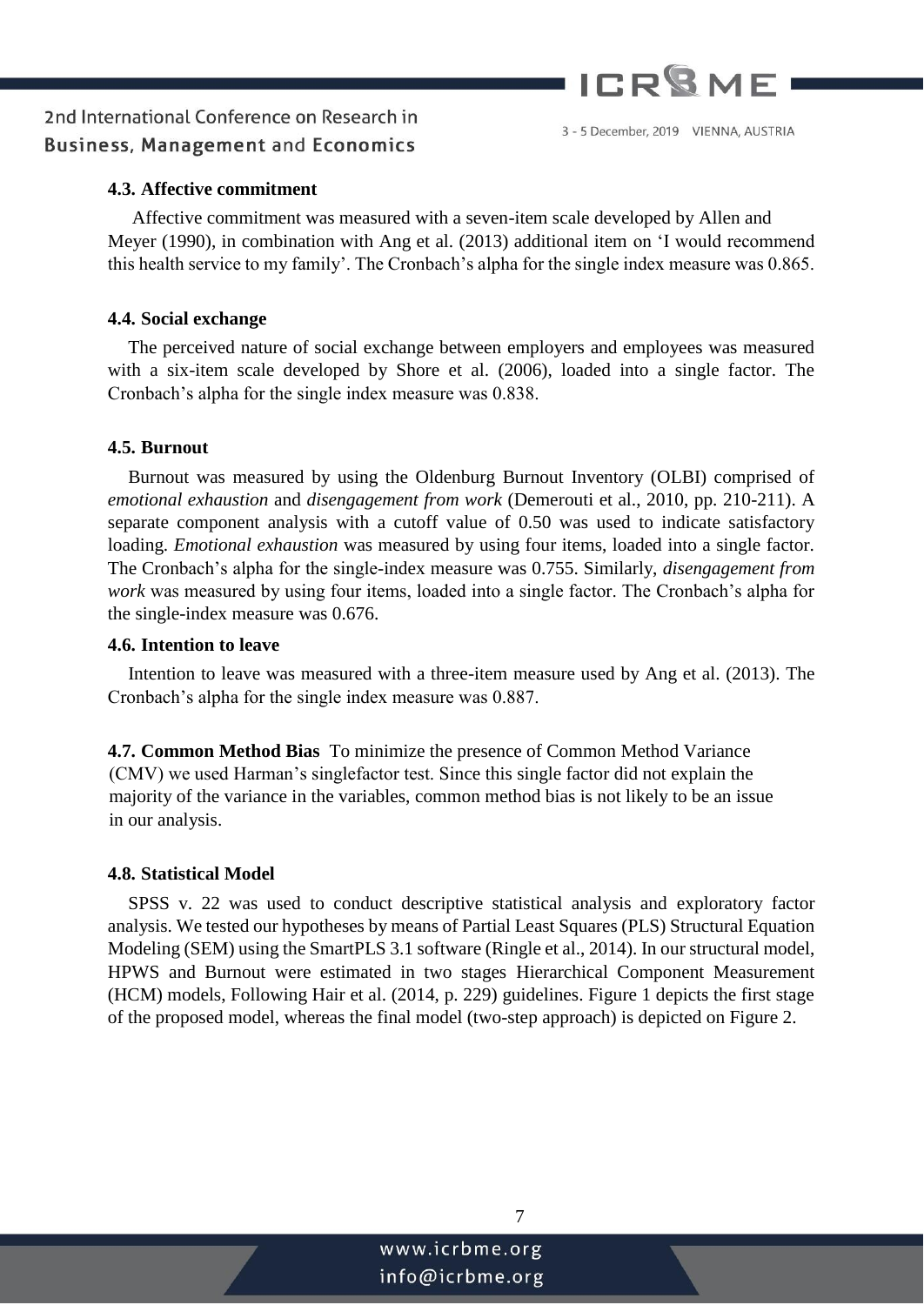# **ICR<sup>Q</sup>ME**

3 - 5 December, 2019 VIENNA, AUSTRIA

## 2nd International Conference on Research in **Business, Management and Economics**



#### *Figure 2: The two-step approach model*

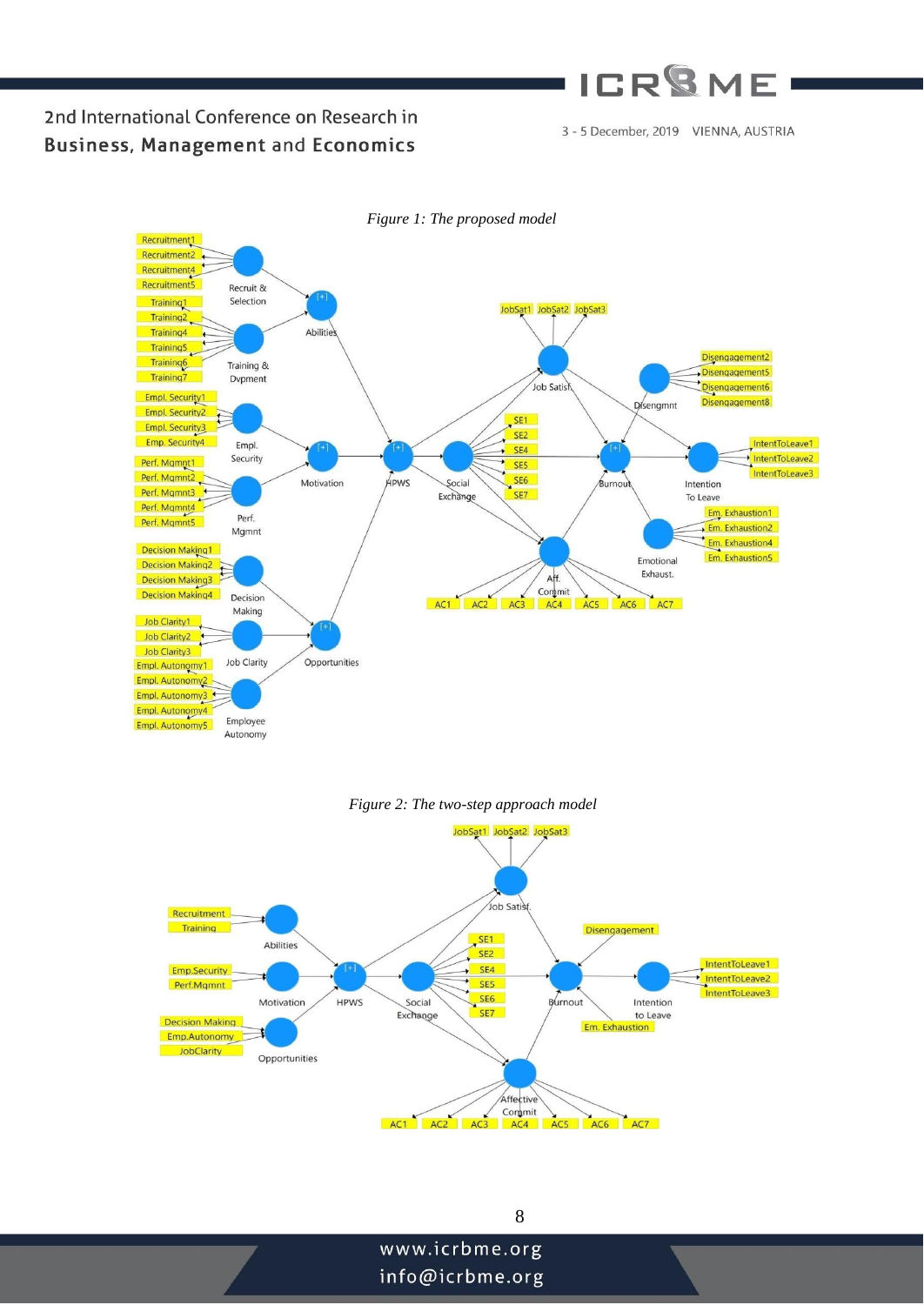

3 - 5 December, 2019 VIENNA, AUSTRIA

**4.9. Validity and Reliability** Before running the PLS analysis, we had to configure the model's reliability and validity. Since all first-order constructs used in the model were reflective, we evaluated *individual indicator reliability*, the *composite reliability* to evaluate internal consistency, the *convergent validity* of the measures associated with each construct and their *discriminant validity* (Hair et al., 2014, p. 95). The validity and reliability of the formative scales (HPWS and Burnout) was checked by following the procedures described in Petter et al. (2007). Overall, the results indicate sufficient construct validity for our formative indicators.

Finally, to determine the *discriminant validity* of our indicators, we used three established techniques. First, we checked for cross-loadings. Secondly, we used the Fornell-Lacker criterion. Finally, we used the Heterotrait-Monotrait ratio (HTMT was below 0.85) and the HTMTinference criterion (upper confidence intervals were below the 1 value), as suggested by Henseler et al. (2015). Therefore, we conclude that discriminant validity has been established for our model.

## **5. Results**

To analyze the hypotheses in the structural model, we ran the full model (figure 2) with a bootstrapping procedure that used 500 randomly drawn samples with replacement. The algorithm converged in 10 iterations, while the model was controlled for age, and gender. Since there were no significant effects for these control variables, we excluded them from the analysis. A summary of the path coefficients and their significance levels are summarized in table 1.

| Hypotheses and corresponding paths         | <b>Path Coefficient</b> | <b>T-Statistics</b> | <b>Hypotheses</b><br><b>Support</b> |
|--------------------------------------------|-------------------------|---------------------|-------------------------------------|
| <b>Job Satisfaction</b><br><b>HPWS</b>     | 0.281                   | $3.874***$          | H1 supported                        |
| <b>Affective Commitment</b><br><b>HPWS</b> | 0.371                   | $6.807***$          | H <sub>2</sub> supported            |
| Social Exchange<br><b>HPWS</b>             | 0.540                   | $12.346***$         | H <sub>3</sub> supported            |
| <b>Job Satisfaction</b><br><b>Burnout</b>  | $-0.440$                | $7.485***$          | H <sub>6</sub> supported            |
| Intention to leave<br><b>Burnout</b>       | 0.243                   | $4.137***$          | H <sub>9</sub> supported            |

*Table 1: Summary of Path Coefficients and Significance levels* 

*\*indicates significant paths:\*p<0.05, \*\*p<0.01, \*\*\*p<0.001, ns = not significant* 

The results (table 1) support hypotheses 1, 2, 3, 6, and 9. Thus, employees' perceived HPWS is directly and positively related to employees' job satisfaction (H1), affective commitment (H2), social exchange (H3), while satisfied employees are highly likely to experience lower feelings of burnout (H6). Finally, employees' feelings of burnout seem to increase their intentions of leaving their hospital (H9).

 Next, we checked the mediating role of 'social exchange' on the relationship between HPWS and employees' job satisfaction, affective commitment, and burnout as well as the

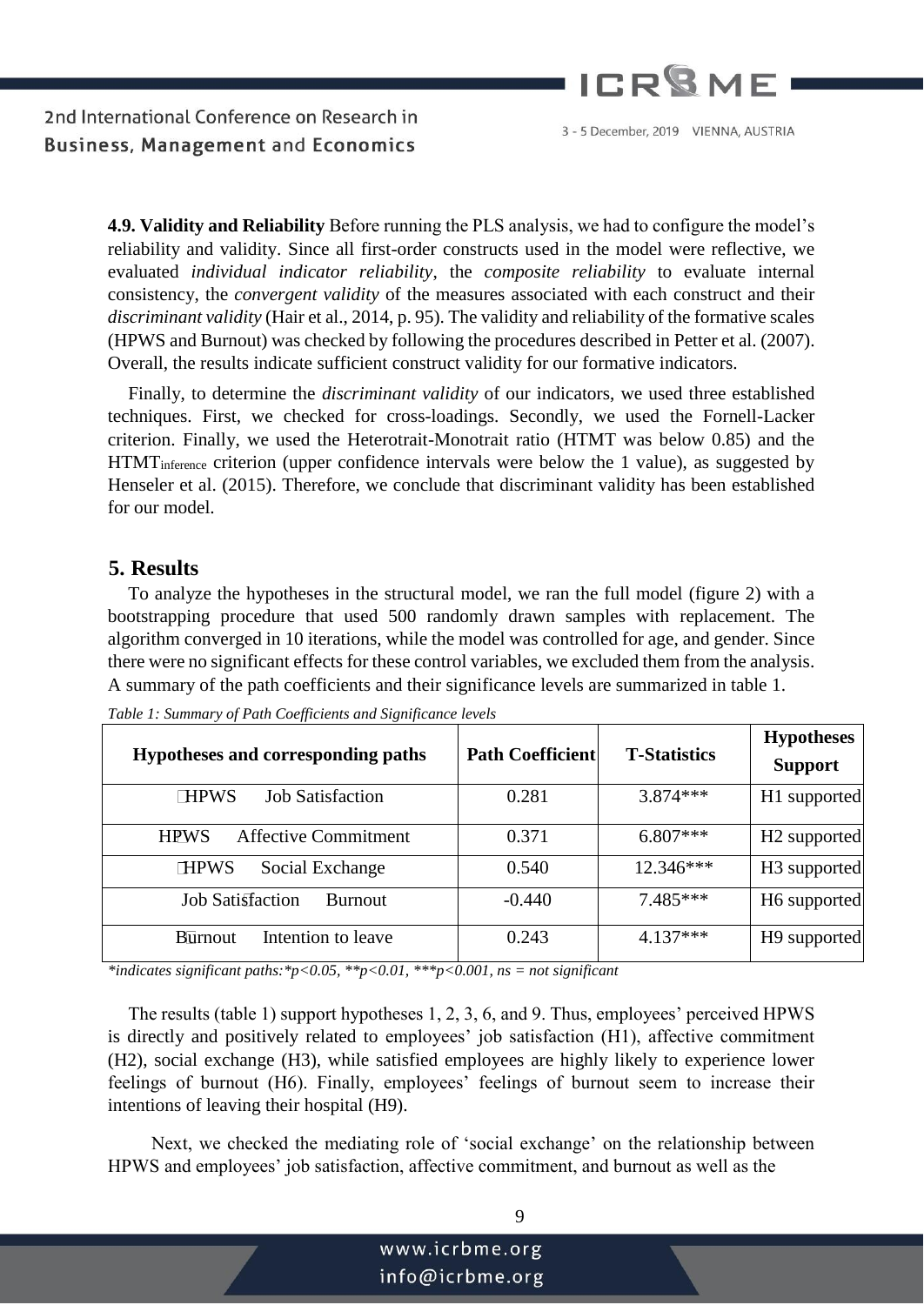

3 - 5 December, 2019 VIENNA, AUSTRIA

mediating role of 'job satisfaction' on the relationship between HPWS and intention to leave. For this analysis, we followed Baron and Kenny's (1986) three-step approach. The following table (table 2) presents the Path Coefficients and Significance levels for the mediation hypotheses.

| Hypothesized relationships                                                  | IV to DV     | <b>IV</b> to Med | Med to DV    | IV to DV (with<br>mediator) | <b>Hypotheses</b><br><b>Support</b>   |
|-----------------------------------------------------------------------------|--------------|------------------|--------------|-----------------------------|---------------------------------------|
| $\Box$ SE $\Box$ S<br><b>HPWS</b>                                           | $0.389$ ***  | $0.547$ ***      | $0.330$ ***  | $0.286$ ***                 | H <sub>4</sub> partially<br>supported |
| $\Box$ SE $\Box$ AC<br><b>HPWS</b>                                          | $0.566$ ***  | $0.547$ ***      | $0.572$ ***  | $0.358$ ***                 | H <sub>5</sub> partially<br>supported |
| <b>HPWS</b><br>$\Box$ SE<br><b>Burnout</b>                                  | $-0.208$ **  | $0.547$ ***      | $-0.324$ *** | ns                          | H <sub>7</sub> fully<br>supported     |
| $\Box S$<br><b>HPWS</b><br>$\mathcal{L}(\mathcal{L})$<br>Intention to Leave | $-0.402$ *** | $0.281$ ***      | $-0.433$ *** | $-0.276$ ***                | H8 partially<br>supported             |

*Table 2: Summary of Path Coefficients and Significance levels for the mediation hypotheses* 

*\*indicates significant paths:\*p<0.05, \*\*p<0.01, \*\*\*p<0.001, ns (not significant) IV = Independent Variable, DV = Dependent Variable, Med = Mediator SE = Social Exchange, JS = Job Satisfaction, AC = Affective Commitment* 

Table 2 supports hypotheses 4, 5, 7, and 8. Specifically, our findings support the argument that social exchange partially mediates employees' job satisfaction (H4) and affective commitment (H5), and fully employees' feelings of burnout (H7). Hence, social exchange seems to be a critical antecedent in reducing employees' burnout, and explaining the relationship between HPWS and burnout. Last but not least, table 2 supports hypothesis 8 that job satisfaction mediates (partially) the relationship between HPWS and employees' intention of leaving their hospital (H8).

Finally, as was stated in the introduction section of this paper, an additional goal of this study is to examine HPWS as separate bundles of practices by following the Abilities – Motivation - Opportunities framework (AMO; Appelbaum et al., 2000). The method of analysis (PLS-SEM) followed in the present research provides the opportunity to examine the outer weights of each bundle of HR practices (formative indicators) on the more general construct (HPWS). Based on this latter analysis, it was found that the 'Opportunities to contribute' bundle was not loaded significantly on the HPWS system. Indeed, as can be evident by Table 3, the 'Abilities' and 'Motivation' bundles show a strong effect on both employee attitudes (job satisfaction and affective commitment) and social exchange. In contrast, however, the 'Opportunity' bundle had no effect both employee outcomes and social exchange. These findings are discussed next in more detail.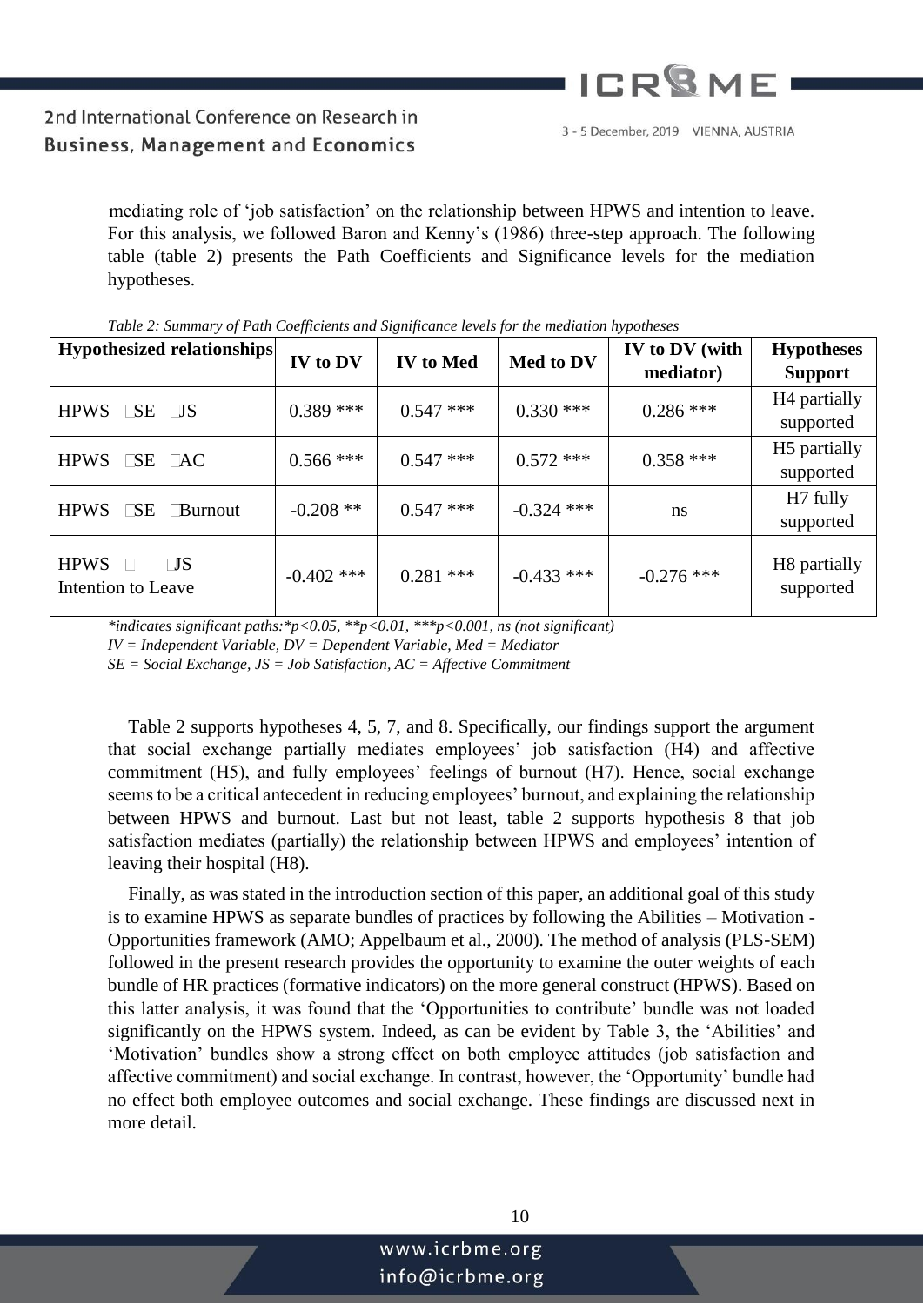# **ICR<sup>Q</sup>ME**

# 2nd International Conference on Research in **Business, Management and Economics**

|                      | Job<br><b>Satisfaction</b> | <b>Affective</b><br><b>Commitment</b> | <b>Social</b><br><b>Exchange</b> |
|----------------------|----------------------------|---------------------------------------|----------------------------------|
| <b>Abilities</b>     | $0.215***$                 | $0.356***$                            | $0.543***$                       |
| <b>Motivation</b>    | $0.249***$                 | $0.289***$                            | $0.498***$                       |
| <b>Opportunities</b> | 0.053ns                    | 0.111ns                               | 0.098ns                          |

*Table 3: Results of the hypothesized mediation model (AMO framework)* 

*Note: Standardized coefficients are reported (beta estimates) \*indicates significant paths: \*p<0.05, \*\*p<0.01, \*\*\*p<0.001, ns = not significant* 

### **6. Conclusion**

In this article, by following the social exchange as our theoretical framework, we examined the potential HPWS effects on employees' attitudes, behaviors, and their subjective wellbeing. The results provide some useful insights.

 First of all, the findings of this article indicated that effective HPWS operating at the level of the work group have a strong direct effect on health-care professionals' job satisfaction (e.g., Ang et al., 2013; Chuang et al., 2011; Fan et al., 2014; Young et al., 2010; Zhang et al., 2013), and affective commitment (e.g., Ang et al., 2013; Young et al., 2010), supporting previous studies findings in the healthcare context. In addition, this article contributes to the broader HRM literature, since the empirical examination of the HPWS impact on employees' attitudes and behaviors through the social exchange mechanism is lacking (Gong et al., 2010; Takeuchi et al., 2007; Wei et al., 2010). Indeed, the findings showed that HPWS was not only positively related to social exchange, but the latter mediated employees' job satisfaction (partially), affective commitment (partially), as well as their feelings of burnout (fully). Hence, this study provides support for the argument that HPWS reinforces the tone of social exchange relationship (Gong et al., 2010, p. 125). Overall, this study validates the argument that the social exchange relationship influences (negatively) employees' feelings of job burnout (Zhang et al., 2013, pp. 3199-2300), while it can act as an important antecedent in explaining the relationship between HPWS and employees' lower feelings of burnout.

 Secondly, employees' job satisfaction was negatively associated with burnout, while the former mediated (partially) the relationship between HPWS and employees' intention to leave their hospital. In addition, a negative relationship emerged in our model between employees' feelings of burnout and intentions of leaving their hospital. These findings provide support to previous studies' conclusions that HPWS has the potential to decrease burnout (Bartram et al., 2012; Fan et al., 2014) by leading to beneficial outcomes for employees (Harley et al., 2007), and consequently to diminishing their intention to leave (Garcia – Chas et al., 2014). Hence, we could argue that by following a HPWS approach, employees are less likely to seek alternate employment (Ang et al., 2013, p. 3109).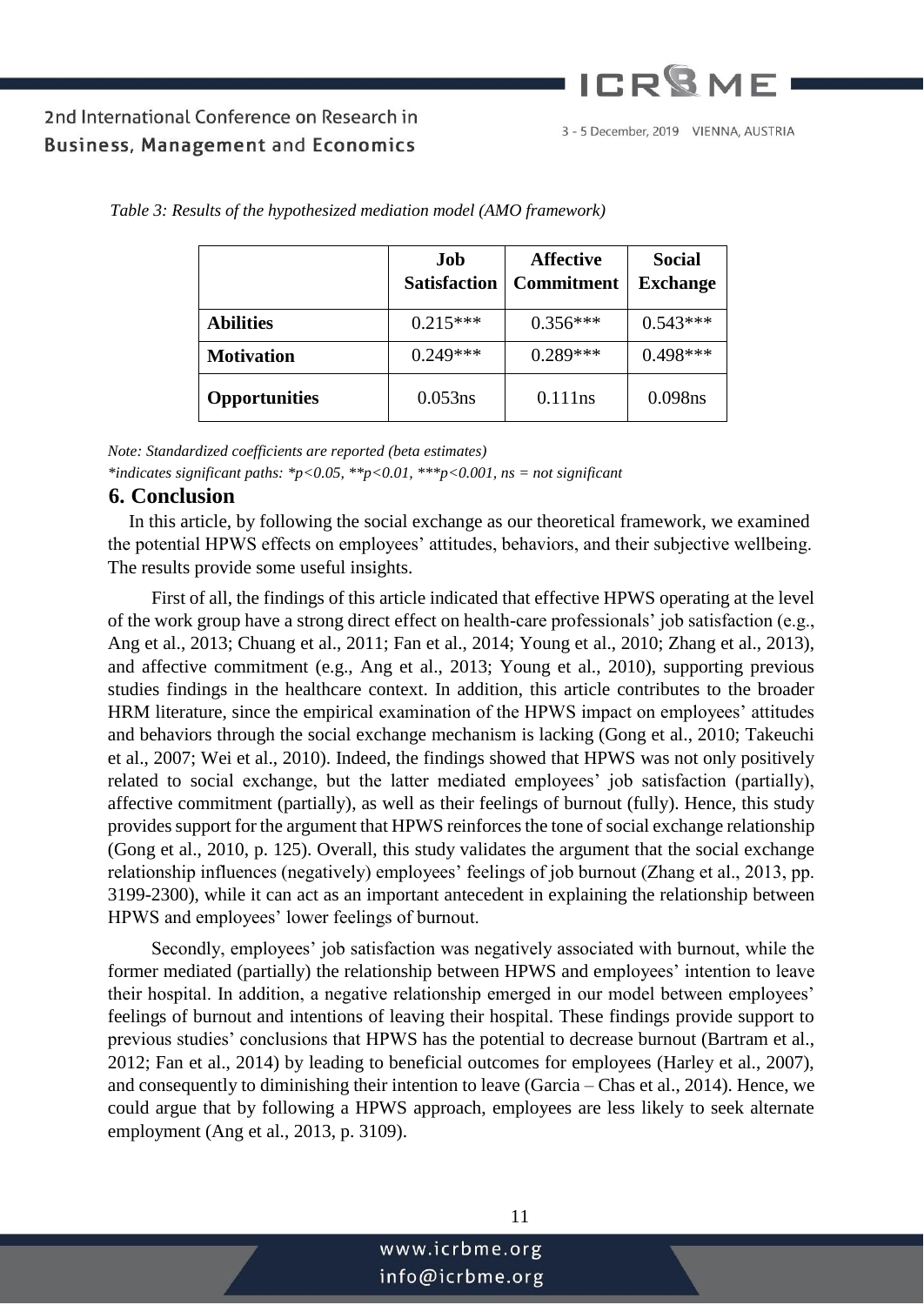

3 - 5 December, 2019 VIENNA, AUSTRIA

 Furthermore, as an additional goal, this study examined HPWS as three separate bundles of practices, namely abilities, motivation, and opportunities (Appelbaum al., 2000). This analysis showed significant differences between HPWS as a system of practices and HPWS as bundles of practices. Indeed, of the three bundles, only 'Abilities' and 'Motivation' seem to be able to affect employee outcomes (job satisfaction and affective commitment) and social exchange. In contrast, the 'Opportunities' had no effect on the mediating variables. These findings are of significant importance, as they provide support to previous researchers' arguments who suggested that different sets of HR practices may impact the same outcomes in a heterogeneous way (e.g., Jiang et al., 2012). Thus, in accordance with Oppenauer and van de Voorde's (2016, p. 3) argument, examining the HPWS construct in different bundles can be extremely significant for gaining a better understanding of the linkages under study.

 Last but not least, our research adds to the broader HRM literature, as it takes place in the first European Union country that has been severely affected by Europe's financial crisis since 2008. Thus, and taking into consideration that the findings of the present study are consistent with most of the international literature examining the impact of HPWS on employee outcomes (e.g., Van de Voorde and Beijer, 2015), it seems reasonable to argue that HPWS can be a fruitful and effective approach even in turbulent times.

### **References**

- [1]. Allen, N.J. and Meyer, J.P. (1990). "The measurement and antecedents of affective, continuance and normative commitment to the organization," *Journal of Occupational Psychology*, vol. 63, pp. 1–18.
- [2]. Ang, S.A., Bartram, T., McNeil, N., Leggat, S.G. and Stanton, P. (2013). "The effects of High-Performance Work Systems on hospital employees' work attitudes and intention to leave: A multi-level and occupational group analysis," *The International Journal of Human Resource Management*, vol. 24, pp. 3086–3114.

[3]. Appelbaum, E., Bailey, T., Berg, P. and Kalleberg, A. (2000). *Manufacturing Advantage: Why High Performance Work Systems Pay Off*, Ithaca, NY: Cornell University Press. [4]. Baron, R.B. and Kenny, D.A. (1986). "The moderator mediator variable distinction in social psychological research: Conceptual, strategic, and statistical considerations," *Journal of Personality and Social Psychology*, vol. 51, pp. 1173–1182.

- [5]. Bartram, T., Casimir, G., Djurkovic, N., Leggat, S. and Stanton, P. (2012). "Do perceived High Performance Work Systems influence the relationship between emotional labour, burnout, and intention to leave? A study of Australian nurses," *Journal of Advanced Nursing*, vol. 68, pp. 1567–1578.
- [6]. Becker, J-M., Klein, K. and Wetzels, M. (2012). "Hierarchical Latent Variable Models in PLS-SEM: Guidelines for Using Reflective-Formative Type Models," *Long Range Planning*, vol. 45, pp. 359–394.
- [7]. Blau, P.M. (1964). *Exchange and Power in Social Life*, New York: Wiley.

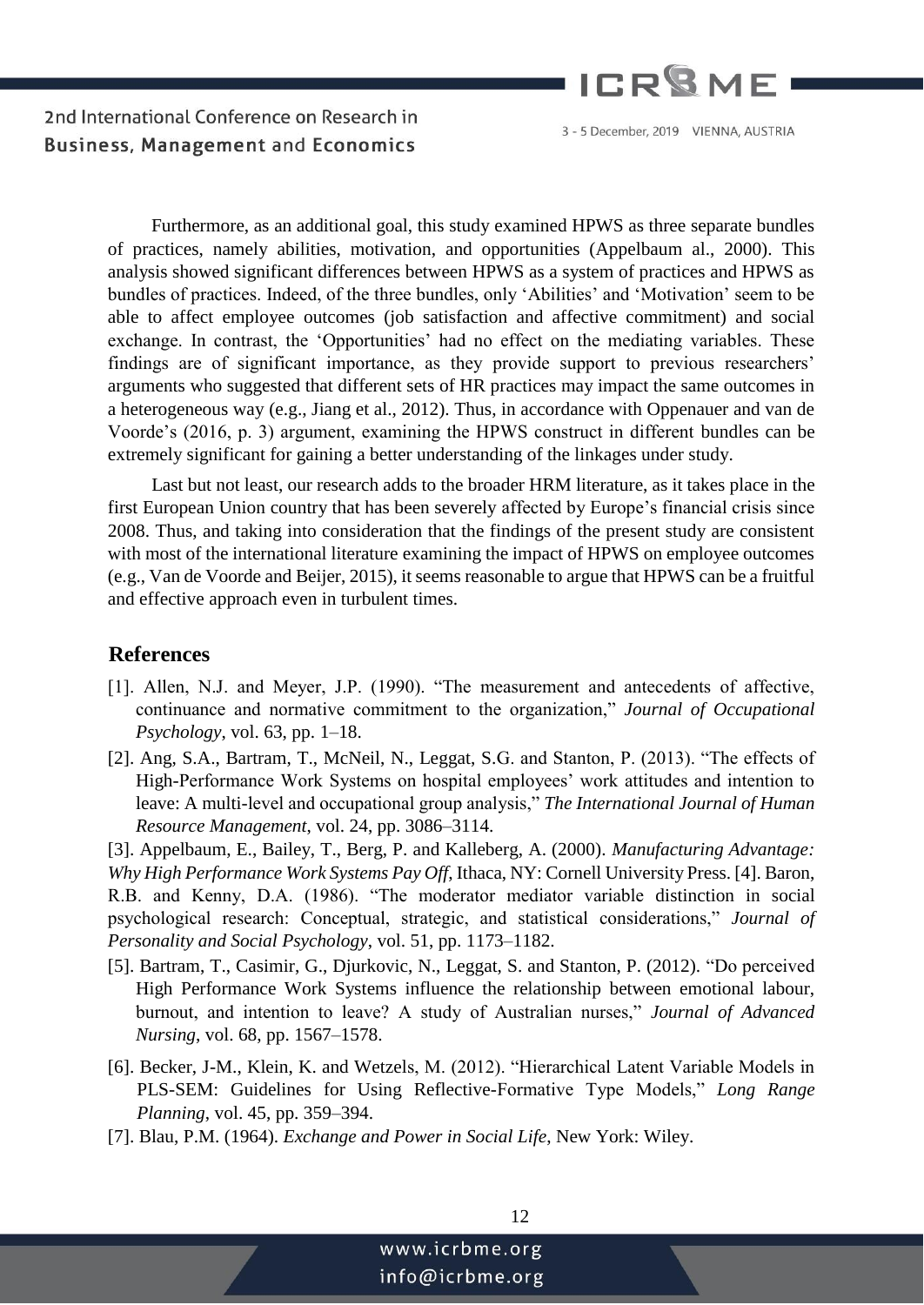

- [8]. Chen, G., Ployhart, R.E., Thomas, H.C., Anderson, N. and Bliese, P.D. (2011). "The power of momentum: A new model of dynamic relationships between job satisfaction change and turnover intentions," *Academy of Management Journal*, vol. 54, pp. 159–181.
- [9]. Chuang, E., Dill, J., Craft Morgan, J. and Konrad, R.T. (2011), A configurational approach to the relationship between High-Performance Work Practices and frontline health care worker outcomes. *Health Services Research*, vol. 47, pp. 1460–1481.
- [10]. CIPD/EEF (2003). *Maximizing Employee Potential and Business Performance: The Role of High Performance Working*, London: Chartered Institute of Personnel and Development.
- [11]. Combs, J., Liu, Y., Hall, A. and Ketchen, D. (2006). "How much do HighPerformance Work Practices Matter? A Meta-Analysis of their Effects on Organizational Performance," *Personnel Psychology,* vol. 59, pp. 501-528.
- [12]. Demerouti, E., Mostert, K. and Bakker, A.B. (2010). "Burnout and work engagement: A thorough investigation of the independency of both constructs," *Journal of Occupational Health Psychology*, vol. 15, pp. 209–222.
- [13]. Fan, D., Cui, L., Zhang, M.M., Zhu, C.J., Hartel, C.E.J. and Nyland, C. (2014). "Influence of High-Performance Work Systems on employee subjective well-being and job burnout: Empirical evidence from the Chinese healthcare sector," *The International Journal of Human Resource Management*, vol. 25, pp. 931–950.
- [14]. Garcia Chas, R., Neira-Fontela, E. and Castro-Casal, C. (2014). "High-performance

Work System and intention to leave: A mediation model," *The International Journal of Human Resource Management*, vol. 25, pp. 367-389.

- [15]. Gong, Y., Chang, S. and Cheung, S.Y. (2010). "High Performance Work System and collective OCB: A collective social exchange perspective," *Human Resource Management Journal*, vol. 20, pp. 119–137.
- [16]. Hair, J.F., Hult, G.T.M., Ringle, C.M. and Sarstedt, M. (2014). *A Primer on Partial Least Squares Structural Equation Modeling (PLS-SEM)*, USA: SAGE.
- [17]. Harley, B., Allen, B.C. and Sargent, L.D. (2007). "High Performance Work Systems and employee experience of work in the service sector: The case of aged-care," *British Journal of Industrial Relations*, vol. 45, pp. 607–633.
- [18]. Henseler, J., Ringle, C.M. and Sarstedt, M. (2015). "A new criterion for assessing discriminant validity in variance-based Structural Equation Modeling," *Journal of the Academy of Marketing Science*, vol. 43, pp. 115–135.
- [19]. Huselid, M.A. (1995). "The Impact of Human Resource Management Practices on Turnover, Productivity, and Corporate Financial Performance," *Academy of Management Journal,* vol. 38, 635–872.
- [20]. Jiang, K., Lepak, D.P., Hu, J. and Baer, J. C. (2012). "How does human resource management influence organizational outcomes? A meta-analytic investigation of mediating mechanisms," *Academy of Management Journal*, vol. 55., pp. 1264–1294.

| 13             |  |
|----------------|--|
| vww.icrbme.org |  |
| nfo@icrbme.org |  |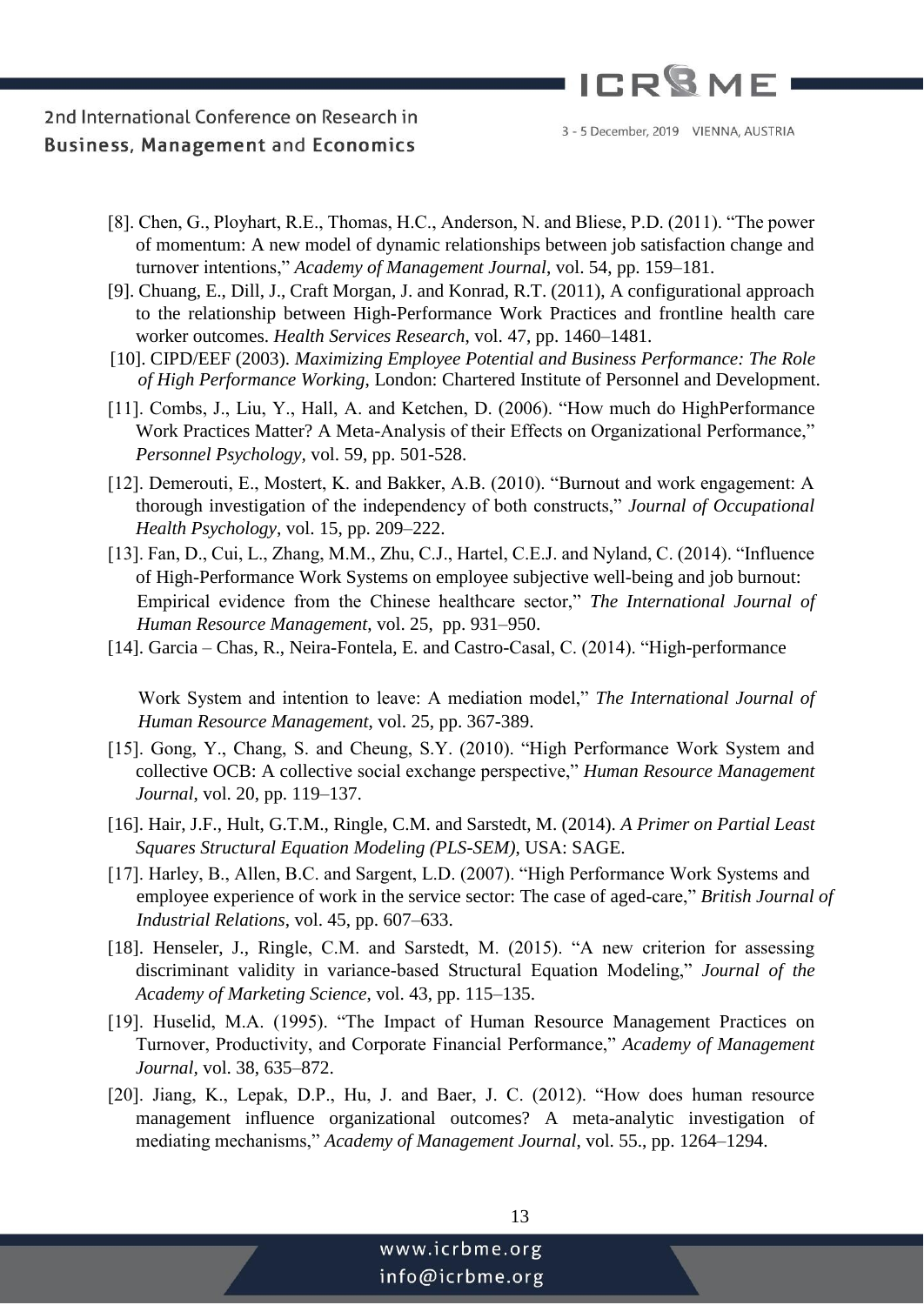

- [21]. Kilroy, S., Flood, P.C., Bosak, J. and Chenevert, D. (2016). "Perceptions of highinvolvement work practices and burnout: the mediating role of job demands," *Human Resource Management Journal* (in press).
- [22]. Lu, H., While, A.E. and Barriball, K.L. (2005). "Job satisfaction among nurses: A literature review," *International Journal of Nursing Studies*, vol. 42, pp. 211–227.
- [23]. Maslach, C. (1982). *Burnout: The Cost of Caring*, Englewood Cliffs, NJ: Prentice Hall.
- [24]. Messersmith, J.G. and Guthrie, J.P. (2010). "High Performance Work Systems in

Emergent Organizations: Implications for Firm Performance," *Human Resource Management,* vol. 49, pp. 241–264.

- [25]. Meyer, J.P. and Allen, J.N. (1991). "A three-component conceptualization of organizational commitment," *Human Resource Management Review*, vol. 1, pp. 61–89.
- [26]. Oppenauer, V. and Van de Voorde, K. (2016). "Exploring the relationships between high involvement work system practices, work demands and emotional exhaustion: a multi-level study," *The International Journal of Human Resource Management* (in press).
- [27]. Petter, S., Straub, D. and Rai, A. (2007). "Specifying formative constructs in information systems research," *MIS Quarterly*, vol. 31, pp. 623–656.
- [28]. Pfeffer, J. (1998). "Seven practices of successful organizations," *California Management Review*, vol. 40, pp. 96–124.
- [29]. Ringle, C.M., Wende, S. and Becker, J.M. (2014). *SmartPLS 3*, Hamburg: SmartPLS, http://www.smartpls.com
- [30]. Schaufeli, W.B. and Bakker, A.B. (2004). "Job demands, job resources and their relationship with burnout and engagement: A multi-sample study," *Journal of Organizational Behavior*, vol. 25, pp. 293–315.
- [31]. Seashore, S.E., Lawler, E.E., Mirvis, P. and Cammann, C. (1983), *Measuring Organisational Change*, New York: Wiley Interscience.
- [32]. Shore, L.M., Tetrick, L.E., Lynch, P. and Barksdale, K. (2006). "Social and economic exchanges: Construct development and validation," *Journal of Applied Social Psychology*, vol. 36, pp. 837–867.
- [33]. Sun, Li-Yun, Aryee, S. and Law, K.S. (2007). "High-Performance Human Resource Practices, citizenship behavior, and organizational performance: A relational perspective," *Academy of Management Journal*, vol. 50, pp. 558-577.
- [34]. Takeuchi, R., Lepak, D.P., Wang, H. and Takeuchi, K. (2007). "An empirical examination of the mechanisms mediating between High-Performance Work Systems and the performance of Japanese organizations," *Journal of Applied Psychology*, vol. 92, pp. 10691083.
- [35]. Van De Voorde, K. and Beijer, S. (2015). "The role of employee HR attributions in the relationship between High-performance Work Systems and employee outcomes," *Human Resource Management Journal*, vol. 25, pp. 62–78.
- [36]. Wei, Yui-Chen, Han, Tzu-Shian and Hsu, I-C. (2010). "High-Performance HR